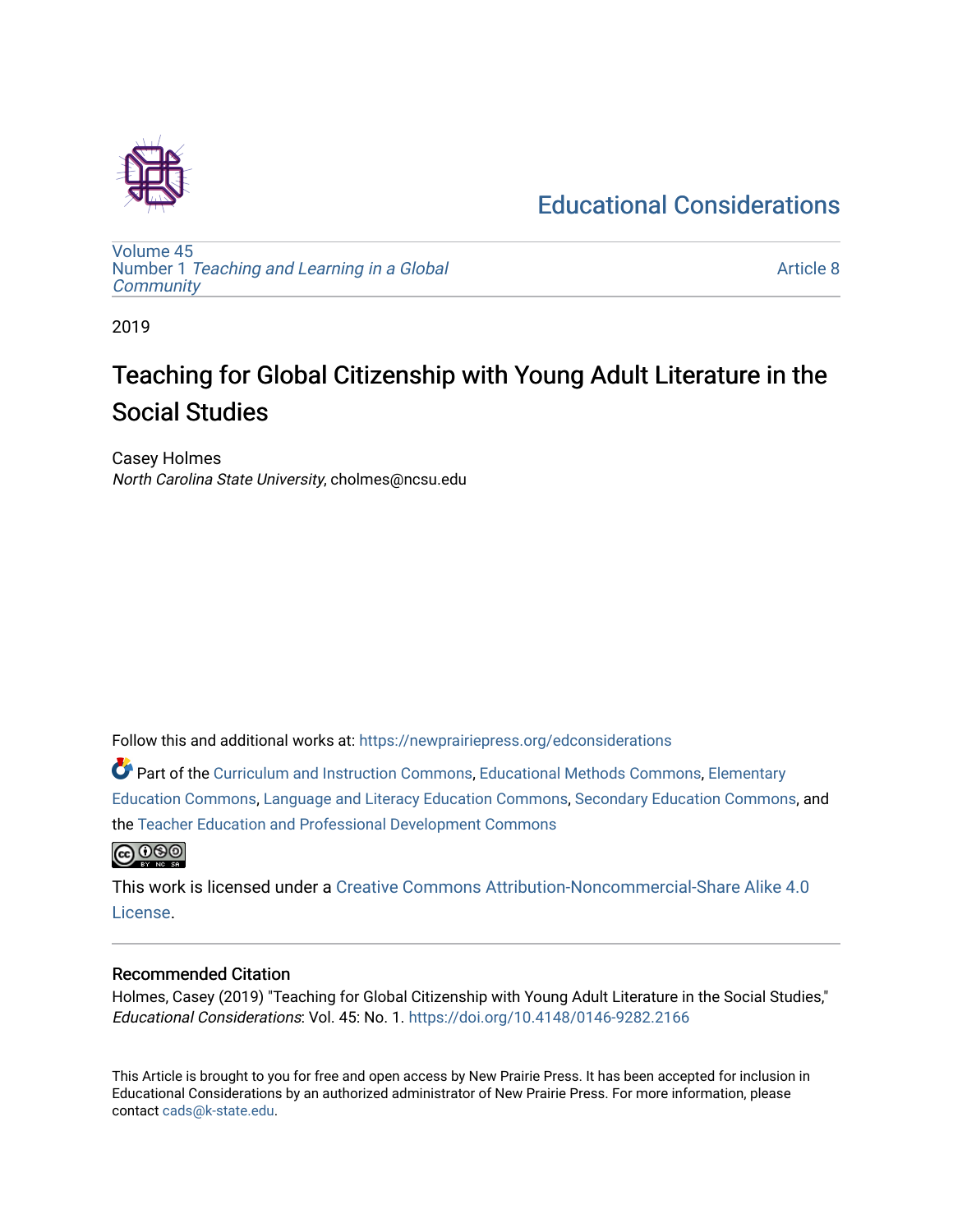## **Teaching for Global Citizenship with Young Adult Literature in the Social Studies**

### *Casey Holmes*

The world has experienced a rapid increase in the level of communicative and technological integration since the advent and growth of the internet in the late 1990s. This period of technological innovation has also encouraged a general increase in global trade, aided by cheaper and faster transportation than ever before. The increasingly global and technologically connected world that today's students inhabit has reinvigorated the discussion around the need to prepare young people not just for life in the American democracy, but also for life as global citizens. The scholarly definition of "global citizenship" has been debated over the years since citizenship usually refers to a national or regional identity that includes a set of rights and responsibilities prescribed by the government, but as there is not one overarching global government this definition is not sufficient in capturing the essence of global citizenship (Noddings 2005). Despite the lack of consensus in the academic community, psychologists Stephen Reysen and Iva Katzarska-Miller (2013) have proposed a definition of global citizenship as an individual's "awareness, caring, and embracing diversity while promoting social justice and sustainability, coupled with a sense of responsibility to act" (860). While critical analysis of this definition is warranted, it is sufficient for the purposes of this piece to serve as a conceptual foundation for the vision of global citizenship discussed here.

Due to the nature of the increasingly diverse and global 21st-century society in which our students are growing up, it is critical that we explore the current approaches to teaching global citizenship in school classrooms and investigate instructional practices by which teachers and other educators may seek to develop and improve students' competencies of global citizenship. One such approach may be the inclusion of multicultural young adult literature in the social studies classroom, as the social studies discipline exists to address just such concerns. The review of the relevant literature that is presented here will explore the necessity of teaching for global citizenship in the social studies classroom, the challenges teachers face when considering teaching for global citizenship, and the possibilities and opportunities afforded by the use of young adult literature in the social studies classroom as a means of expanding students' awareness, caring, and embrace of diversity towards a deeper identity of global citizenship.

#### **Global Citizenship Competencies**

Recognizing the increasing importance and prevalence of global interactions and interdependence, global institutions and national governments have sought to determine how global citizenship might be measured. In doing so, these organizations have identified several key competencies of global citizens that include values, skills, and fundamental understandings. According to the Global Citizenship Education Working Group (GCED-WG), a collegium of 90 organizations and experts convened by the United Nations Educational, Scientific, and Cultural Organization (UNESCO), global citizenship competencies include: empathy; critical thinking/ problem solving; ability to communicate and collaborate with others; conflict resolution; sense and security of identity; shared universal human values such as human rights, peace, and justice;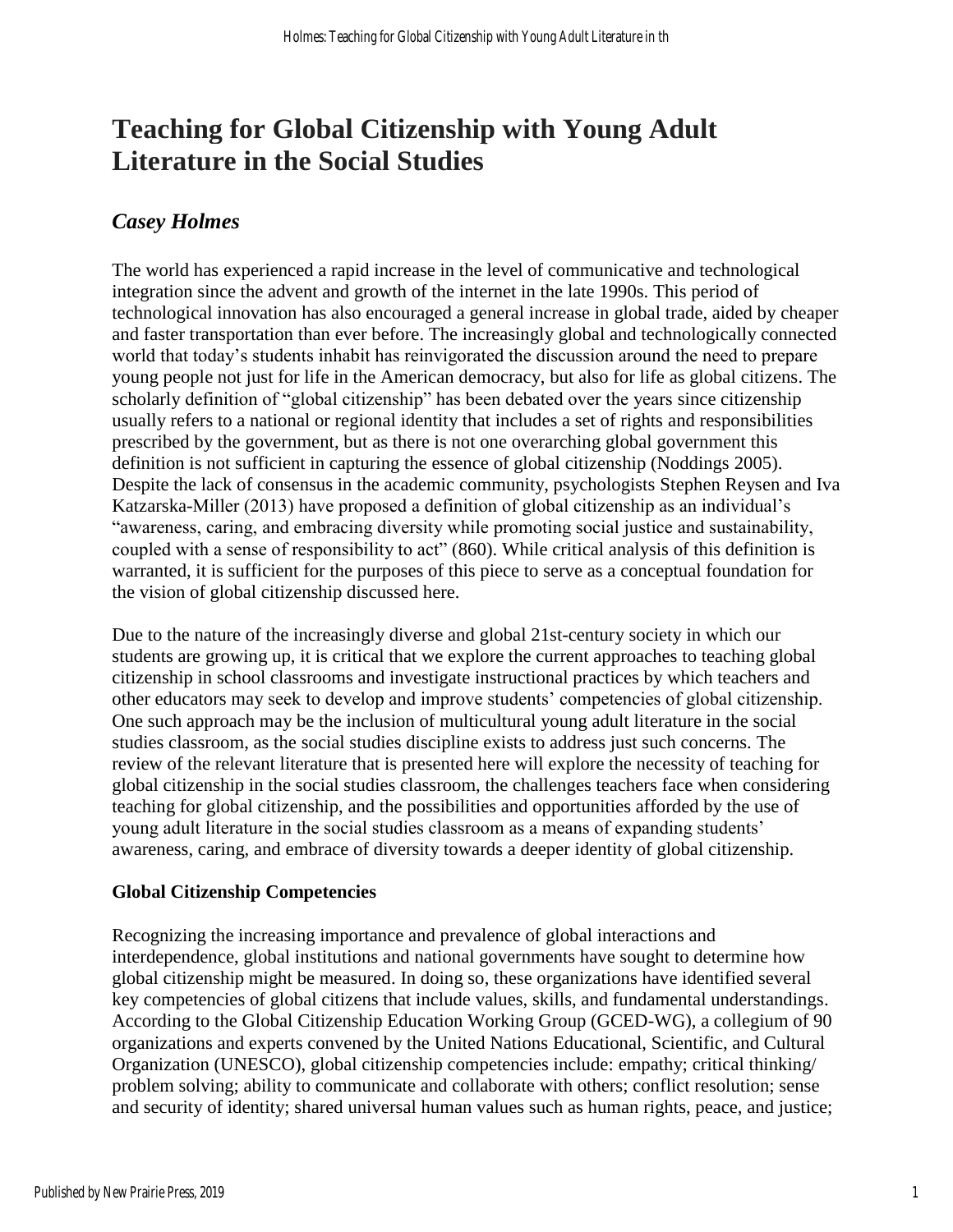respect for diversity and intercultural understanding; and the recognition of the existence and interdependence of environmental, social, economic, and political global issues (Center for Universal Education at Brookings 2017).

The United States seems to be generally slower than other countries in encouraging the teaching and learning of skills, knowledge, and competencies relating to global citizenship (Rapoport 2009). However, the expansion of curricula surrounding this topic is now encouraged not just due to social realities but also by the pressures of standardized examinations which so frequently serve as the basis for educational policy decisions. The Programme for International Student Assessment (PISA) is conducted every three years by the Organisation for Economic Cooperation (OECD) and is among the most widely used measures for global education standards; earlier this year, OECD announced that PISA guidelines will now include global competence in their measures (Coughlan 2017; Organisation for Economic Co-operation and Development 2018).

When 2018 PISA test results are published in 2019, the subject of global competence will be the headline measure by which a comparison is constructed among students of different nations. OECD reports that in addition to a general questionnaire about students' attitudes towards and interest in people from other cultures, the test questions will relate to skills such as understanding multiple perspectives and critical examination of local and global issues. The OECD's director of education, Andrea Schleicher, indicates that these changes to PISA are necessary because the international right to quality education for all must now include "learning to live together" (Coughlan 2017).

Critical and historical thinking skills are already taught in many social studies classrooms, and have been particularly emphasized since the advent of Common Core standards and the C3 Framework for State Social Studies Standards (National Council for the Social Studies 2013). Thus, these crucial concepts and abilities tested on the PISA exam should also find a ready home in the social studies classroom. Teaching for global citizenship can be challenging, but the incorporation of young adult literature into the social studies classroom provides a vehicle by which students can engage with multiple perspectives and critically examine local and global issues as they develop the competencies of global citizenship.

#### **Teaching for Global Citizenship in the Social Studies: Challenging but Essential**

By now it has been widely agreed that the central purpose for schooling and more specifically social studies education in this country is to prepare students to be engaged, thoughtful, and knowledgeable citizens who will participate in a democratic society (see NCSS 2008; Niemi and Junn 1988; Parker 1996). President George Washington himself justified a national investment in education in the early days of the new nation by arguing for the need for public opinion to "be enlightened" if it were to be given power over the government (Carnegie Corporation of New York and CIRCLE 2003, 11).

Due to this history of schools and the social studies as a place to encourage engaged and informed citizenship, it is up to schools to now also serve as a provider of global citizenship education. Many scholars have written in encouragement of a more global and inclusive vision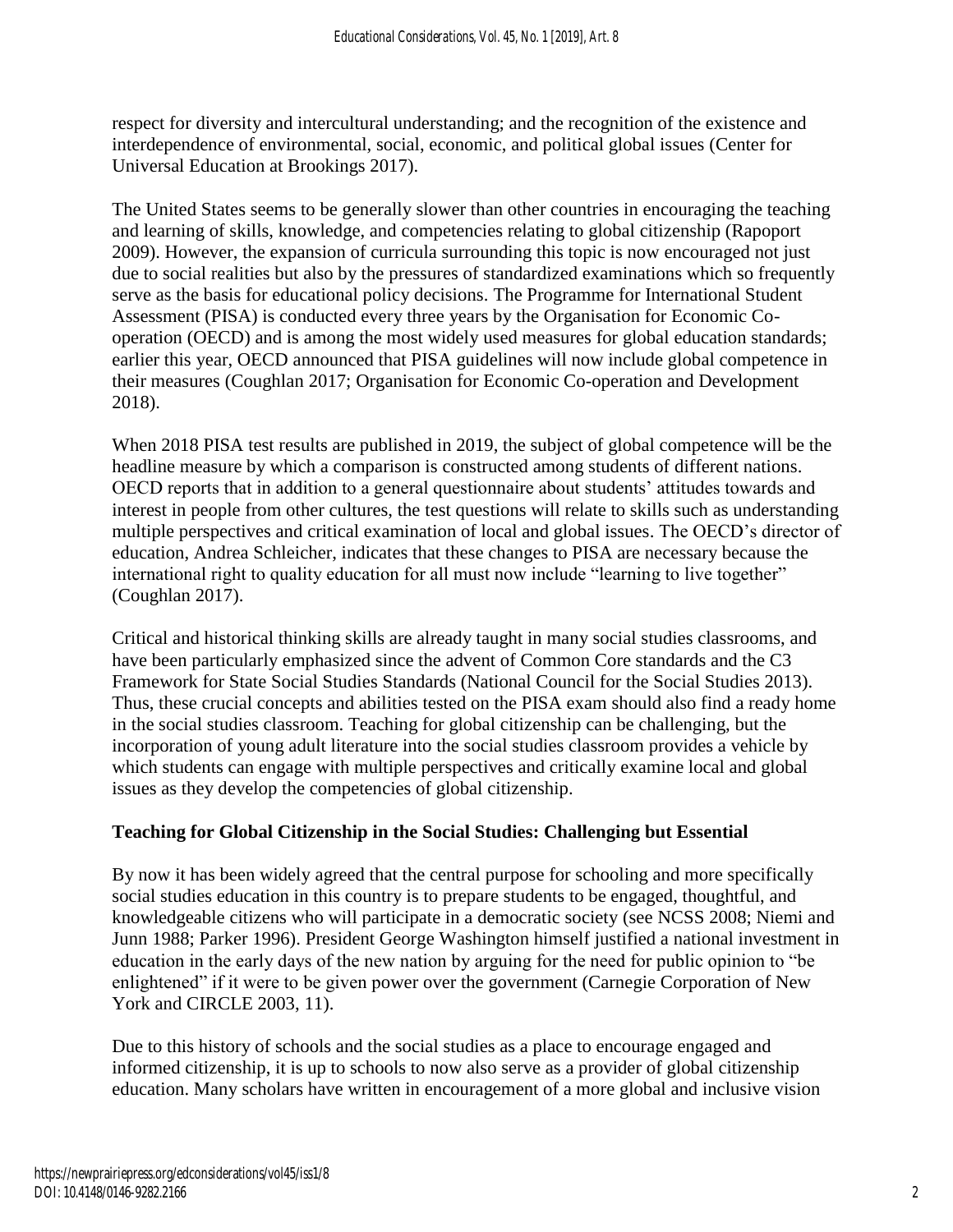of citizenship (see Banks 2004; Banks 2008; Castro 2013). This vision is supported by the College, Career, and Civic Life (C3) Framework for State Social Studies Standards, released in 2013 after a massive three-year collaborative effort by social studies experts, teachers, scholars, and curriculum specialists from around the country. The C3 Framework supports the teaching of social studies through inquiry, highlighting the need for students to build critical thinking, problem solving, and participatory skills to become engaged citizens. The C3 Framework provides ample opportunity for social studies educators to engage with their students on issues of global relevance and importance, and for students to conduct investigations into historical and contemporary inquiries from a variety of perspectives (National Council for the Social Studies 2013). The inquiry design model upon which C3 inquiries are based conclude with students taking informed action in some capacity - a substantial component of Reysen and Katzarska-Miller's (2013) definition of global citizenship that is used here.

Despite the possibilities afforded by the C3 Framework, many American educators remain hesitant to teach with a vision of global citizenship (Rapoport 2009). Even among teachers who are willing and interested in teaching global citizenship, many educators feel unprepared to teach about global issues and otherwise confront the consequences of global interconnectedness (Merryfield and Kasai 2004). At the same time, many educators may also be fearful of backlash from students, parents, administrators, or the larger community: some people believe that global education actively teaches students disrespect towards American ideals, institutions, and heroes and that cultural pluralism in the United States is causing the loss of the American national identity and notions of domestic patriotism and exceptionalism (Dunn 2002; Merryfield and Kasai 2004; Myers 2006; Rapoport 2009).

However, while the idea of global citizenship education does raise questions about primacy and compatibility of domestic and foreign concerns and citizenships (Noddings 2005), it is vital to acknowledge that teaching for global citizenship is possible without encouraging disrespect for American culture and can therefore be compatible with patriotism and national citizenship (Dunn 2002). Encouraging critical reflection upon governmental policies and social injustices or inequalities need not be mutually exclusive with respect for and love of one's country and appreciation of its accomplishments.

Indeed, a global orientation towards citizenship may actually help bolster the competencies of national citizens. A narrow conception of citizenship, the version most frequently taught in America's schools, is generally not consistent with today's increasing student diversity, and to deny the reality of the fluid and contextual nature of identity is to do a disservice to young people's development of their own identity (Banks 2008). Without having the opportunity to examine their own cultural identities, young people will be less able to develop a connection with their own nation-state and will therefore be less prepared and less interested in the type of immersive participation in a diverse, democratic society that we claim to value (Banks 2008; Castro 2013).

This work towards inclusive citizenship is particularly well-suited for the disciplines of the social studies. If social studies education is intended to foster students' critical thinking skills and decision-making abilities so they can effectively participate in democratic institutions as informed and active citizens, then these courses must also highlight the ways in which national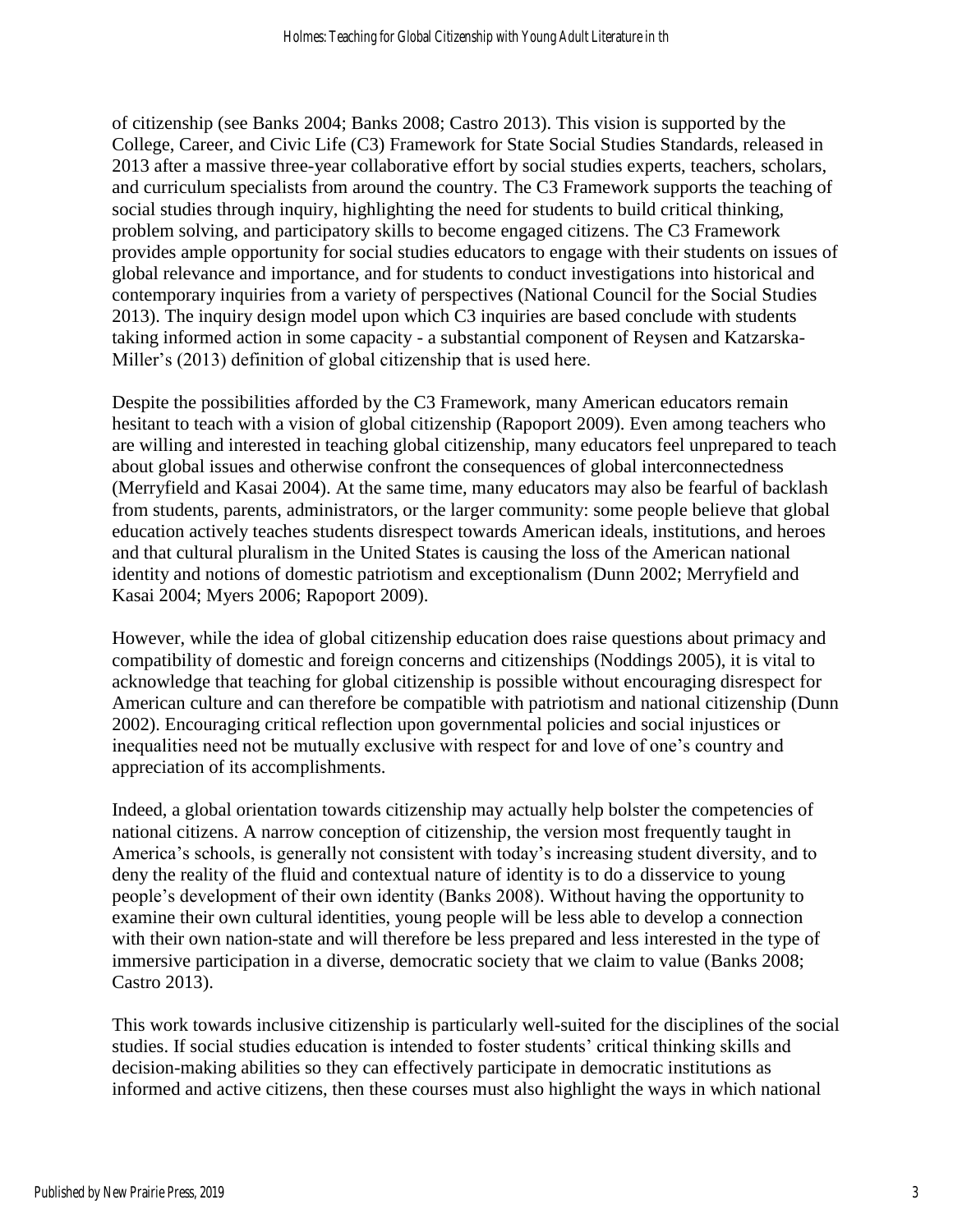issues are linked to social, economic, and political issues at the global level (Banks 2004; Myers 2006).

#### **Incorporating Young Adult Literature into the Social Studies Classroom**

The inclusion of young adult literature into the social studies classroom provides a useful opportunity for cross-curricular and interdisciplinary learning, while at the same time supplying students with a means of engaging with stories that might be different from their own. Young adult literature, both fiction and non-fiction, provides a medium through which both adolescents and their teachers can confront the social contradictions and complexities that are part of their lives (Groenke et al. 2010); this literature gives students the opportunity to see that each person, regardless of background, culture, religion, or language, shares the feelings and emotions that are essential to the human experience (George and Stix 2000; Landt 2006; Van Middendorp and Lee 1994).

The presentation of characters as real people, rather than "faceless masses of people," allows students to develop a personal connection with the literature (Louie 2005, 566). In turn, these deeper connections may lead to the development and growth of empathy within the readers, which may help students bridge cultural gaps to understand the perspectives, actions, and experiences of the characters they see within the literature (Louie 2005). Empathy may also foster greater respect and intercultural understanding as students recognize that people of all cultures and places can experience and understand human values such as human rights and peace. Deeper and more personal understandings will support students' conceptions of conflict resolution, as they are more readily able to empathize with individuals or groups they may have once considered "the other." The Global Citizenship Education Working Group recognizes each of these elements as markers of global citizenship (Center for Universal Education at Brookings 2017).

The inclusion of young adult literature that is more multicultural and culturally relevant in school classrooms can also serve as a form of counter-storytelling: telling stories of people whose experiences often do not gain recognition or popularity. Chimamanda Adichie (2009) highlights the way in which storying is connected to power- the people and groups who are able to tell stories, and under what circumstances, is a reflection of power dynamics and socially constructed status. This reality leads to the danger of the telling of a single story, which may simplify and flatten a very complex human experience and exclude a vast number of perspectives from being represented.

When young people are unable to see themselves represented in stories, their imaginations and goals are constrained; however, when readers do see themselves reflected in texts, they can more fully participate in the storying process (Adichie 2009). Thus, counter-storytelling can be empowering for students of color while at the same time giving all students the opportunity to hear the voices of other people and to examine and confront the role of race, gender, power, class, nationality, and other identifiers in American society (Groenke et al. 2010). Understanding and confronting issues of power and access may prepare students more fully to recognize the existence of such issues on a global scale, and to evaluate the environmental, social, economic, and political consequences of such dynamics. As the social studies disciplines have long been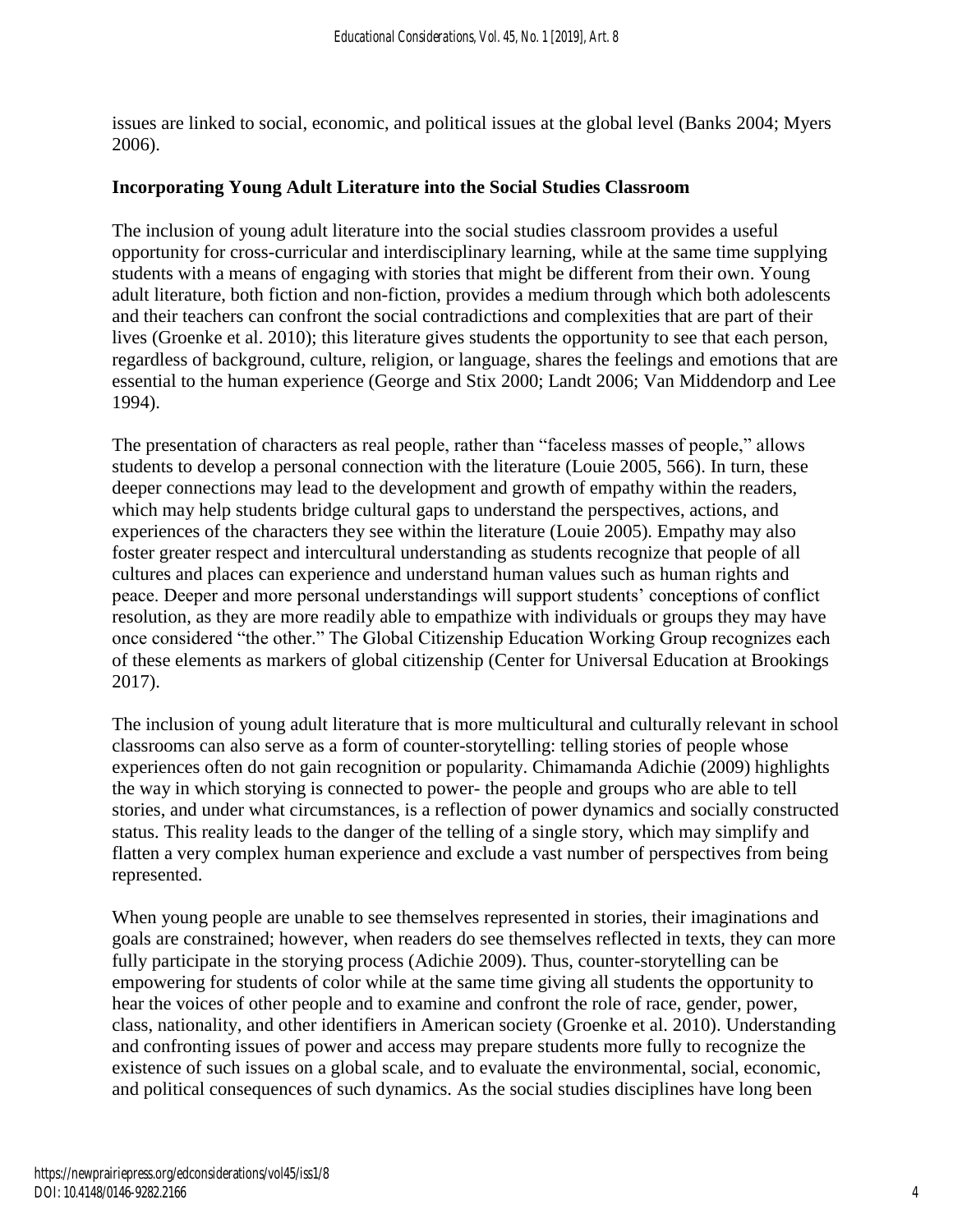dominated by Eurocentric texts and narratives, counter-storytelling and the inclusion of multiple and varied perspectives is perhaps even more important here than in some other disciplines.

Finally, the use of young adult literature provides a means by which students can experience ideas of social responsibility and civic action (Tyson 2002; Wolk 2009). In the past, the social studies disciplines have been criticized for promoting a passive type of democracy in which citizens watch, rather than participate, in democratic institutions (Ross 2000; Tyson 2002); however, the inclusion of young adult literature and the telling of personal stories may be an effective medium through which students can truly engage in discussion and work to articulate who they are, what they value, and who they would like to become (Wolk 2009; Wolk 2013). This exploration of identity is crucial for achieving security in identity, and along with the ability to communicate and collaborate with others are considered competencies of global citizenship. Non-textbook literature can also foster the development of students' critical thinking and other higher-order thinking skills (Tyson 2002) - also categorized as global citizenship competencies (Center for Universal Education at Brookings 2017).

One recent work that educators may consider is Sara Saedi's (2018) *Americanized: Rebel Without a Green Card*. Ms. Saedi's memoir tells her story of growing up in the United States as an undocumented immigrant from Iran- a status she did not discover until the age of thirteen. Ms. Saedi incorporates Iranian history into the stories of her childhood, providing an opportunity for educators to incorporate historical context into larger discussions of issues related to immigration. Teaching about the Middle East and immigration can be difficult and potentially politically charged topics for teachers to tackle, so using Ms. Saedi's memoir as a vehicle for critical thinking may be an effective way for educators to ground their students' conversations in text and human experience. Ms. Saedi gracefully intertwines her concerns about potential deportation and her journey to receiving a green card with stories of typical teenagehood worries about acceptance, image, self-esteem, and the prom. Students reading this text in a civics, government, or history class will be faced with the reality of the universality of human experience and understandings. The characters are presented as real people, allowing for students' development of intercultural understanding and empathy. *Americanized* is certainly just one example of potentially transformatory young adult texts; additional literature suggestions for teaching for global citizenship in the social studies classroom can be found in Appendix A.

As educators increasingly recognize the growing importance of teaching for global citizenship, they may find the use of young adult literature, particularly in disciplines outside of the traditional English/Language Arts, to be an effective pedagogical decision. The introduction of personal stories may be a way to confront some of the challenges that teachers face when working towards a global vision; students will find literature specifically written for young adults to be much more relatable than other texts they may read, and they will hopefully be encouraged to identify those common elements of what comprises the human experience for all of us. Recognizing our overwhelming similarities as a world of people, rather than highlighting our differences, is a critical step towards achieving a more global vision of what it means to be a responsible, engaged, tolerant, and open-minded citizen.

#### **References**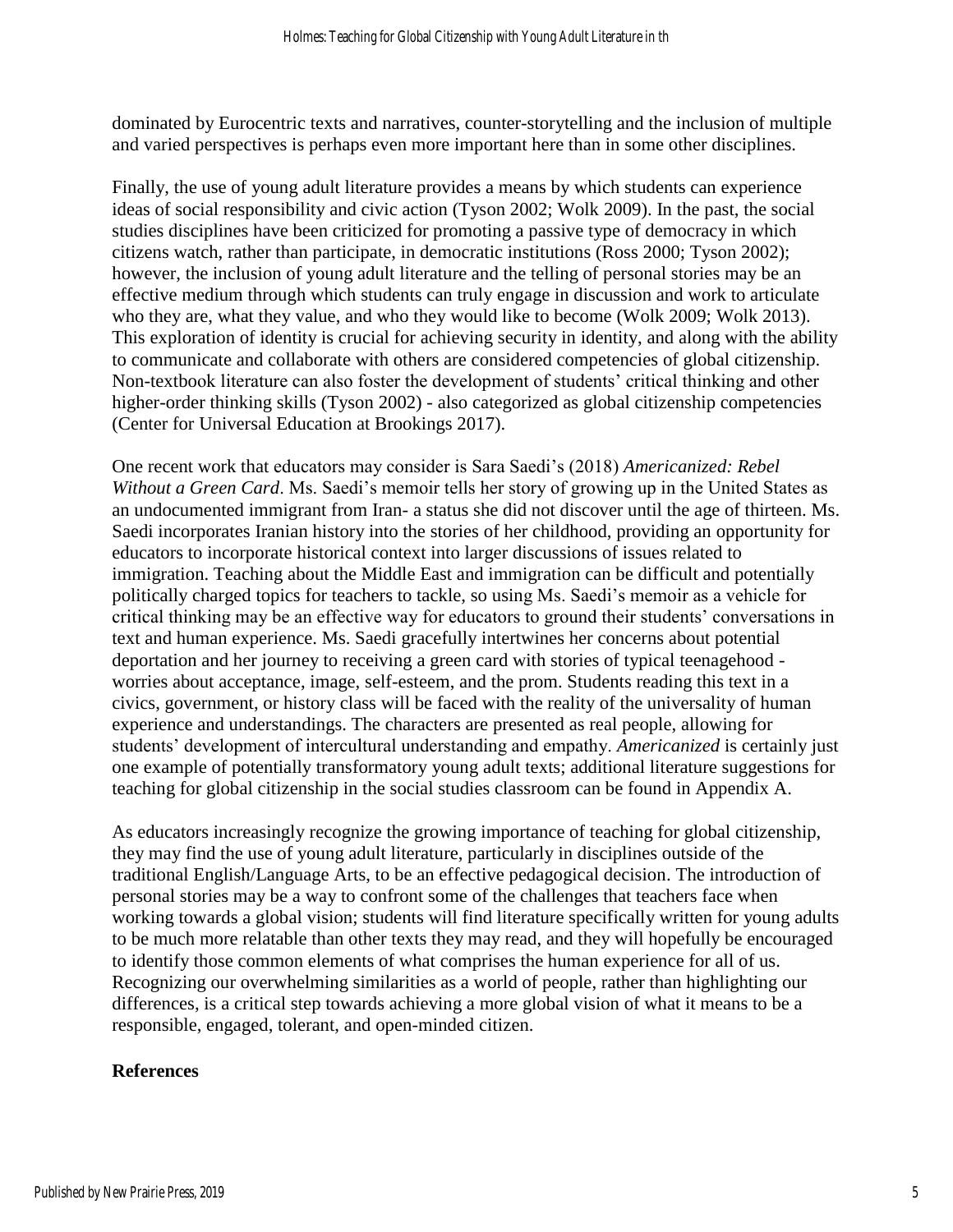Adichie, Chimamanda. "The Danger of a Single Story." Filmed July 2009 in Oxford, UK. TED video, 18:43.

[https://www.ted.com/talks/chimamanda\\_adichie\\_the\\_danger\\_of\\_a\\_single\\_story.](https://www.ted.com/talks/chimamanda_adichie_the_danger_of_a_single_story/up-next)

- Banks, James A. "Teaching for Social Justice, Diversity, and Citizenship in a Global World." *The Educational Forum* 68, no. 4 (2004): 295-305. [http://dx.doi.org/10.1080/00131720408984645.](http://dx.doi.org/10.1080/00131720408984645)
- Banks, James A. "Diversity, Group Identity, and Citizenship Education in a Global Age." *Educational Researcher* 37, no. 3 (2008): 129-139. [http://dx.doi.org/10.3102/0013189X08317501.](http://dx.doi.org/10.3102/0013189X08317501)
- Carnegie Corporation of New York and CIRCLE: The Center for Information and Research on Civic Learning and Engagement. "The Civic Mission of Schools." New York, 2003.
- Castro, Antonio J. "What Makes a Citizen? Critical and Multicultural Citizenship and Preservice Teachers' Understanding of Citizenship Skills." *Theory & Research in Social Education* 41, no. 2 (2013): 219-246. [http://dx.doi.org/10.1080/00933104.2013.783522.](http://dx.doi.org/10.1080/00933104.2013.783522)
- Center for Universal Education at Brookings. "Measuring Global Citizenship Education: A Collection of Practices and Tools." Published April 2017. [https://www.brookings.edu/wp-content/uploads/2017/04/global\\_20170411\\_measuring](https://www.brookings.edu/wp-content/uploads/2017/04/global_20170411_measuring-global-citizenship.pdf)[global-citizenship.pdf.](https://www.brookings.edu/wp-content/uploads/2017/04/global_20170411_measuring-global-citizenship.pdf)
- Coughlan, Sean. "Global Education Rankings to Measure Tolerance." *BBC News.* Last modified December 13, 2017. [http://www.bbc.com/news/business-42318895.](http://www.bbc.com/news/business-42318895)
- Dunn, Ross E. "Growing Good Citizens with a World-Centered Curriculum." *Educational Leadership* 60, no. 2 (2002): 10-13.
- George, Marshall A. and Andi Stix. "Using Multilevel Young Adult Literature in Middle School American Studies." *The Social Studies* 91, no. 1 (2000): 25-31. [http://dx.doi.org/10.1080/00377990009602438.](http://dx.doi.org/10.1080/00377990009602438)
- Groenke, Susan L., Joellen Maples, and Jill Henderson. "Raising 'Hot Topics' Through Young Adult Literature." *Voices from the Middle* 17, no. 4 (2010): 29-36.
- Landt, Susan M. "Multicultural Literature and Young Adolescents: A Kaleidoscope of Opportunity." *Journal of Adolescent & Adult Literacy* 49, no. 8 (2006): 690-697. [http://dx.doi.org/10.1598/JAAL.49.8.5.](http://dx.doi.org/10.1598/JAAL.49.8.5)
- Louie, Belinda. "Development of Empathetic Responses with Multicultural Literature." *Journal of Adolescent & Adult Literacy* 48, no. 7 (2005): 566-578. [http://dx.doi.org/10.1598/JAAL.48.7.3.](http://dx.doi.org/10.1598/JAAL.48.7.3)
- Merryfield, Merry M. and Masataka Kasai. "How are Teachers Responding to Globalization?" *Social Education* 68, no. 5 (2004): 354-359.
- Myers, John P. "Rethinking the Social Studies Curriculum in the Context of Globalization: Education for Global Citizenship in the U.S." *Theory & Research in Social Education* 34, no. 3 (2006): 370-394. [http://dx.doi.org/10.1080/00933104.2006.10473313.](http://dx.doi.org/10.1080/00933104.2006.10473313)
- National Council for the Social Studies. "A Vision of Powerful Teaching and Learning in the Social Studies: Building Social Understanding and Civic Efficacy." Washington, DC: NCSS, 2008.
- National Council for the Social Studies. "The College, Career, and Civic Life (C3) Framework for Social Studies State Standards: Guidance for Enhancing the Rigor of K-12 Civics, Economics, Geography, and History." Silver Spring, MD: NCSS, 2013.
- Niemi, Richard G. and Jane Junn. *Civic Education: What Makes Students Learn.* New Haven, CT: Yale University Press, 1988.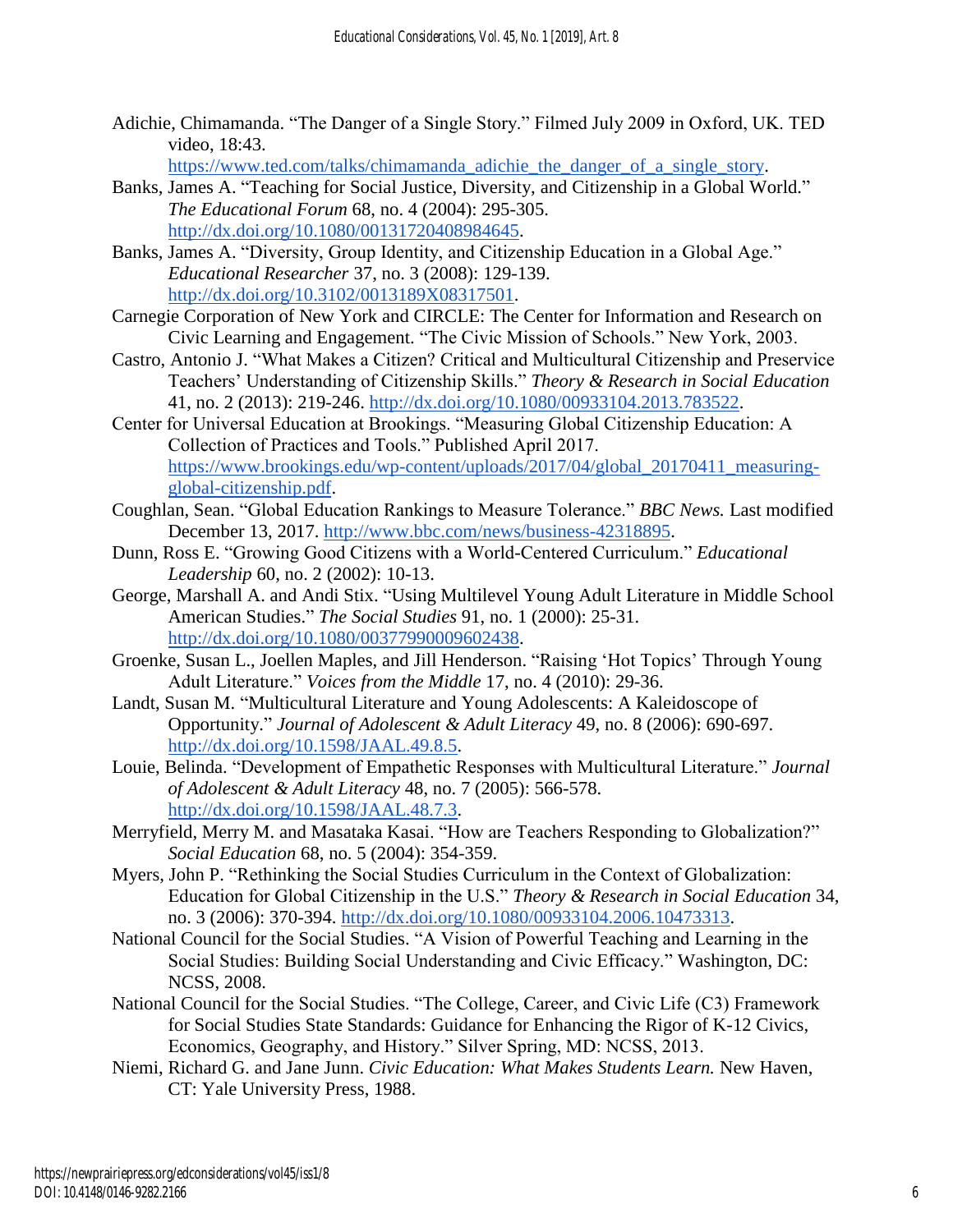- Noddings, Nel. "Global Citizenship: Promises and Problems." In *Educating Citizens for Global Awareness*, edited by Nel Noddings, 1-21. New York: Teachers College Press, 2005.
- Organisation for Economic Co-operation and Development. "PISA 2018 Global Competence." OECD, 2018. [http://www.oecd.org/pisa/pisa-2018-global-competence.htm.](http://www.oecd.org/pisa/pisa-2018-global-competence.htm)
- Parker, Walter C. "'Advanced' Ideas About Democracy: Toward a Pluralist Conception of Citizenship Education." *Teachers College Record* 98, no. 1 (1996): 104-125.
- Rapoport, Anatoli. "A Forgotten Concept: Global Citizenship Education and State Social Studies Standards." *The Journal of Social Studies Research* 33, no. 1 (2009): 91-111.
- Reysen, Stephen and Iva Katzarska-Miller. "A Model of Global Citizenship: Antecedents and Outcomes." *International Journal of Psychology* 48, no. 5 (2013): 858-870. [http://dx.doi.org/10.1080/00207594.2012.701749.](http://dx.doi.org/10.1080/00207594.2012.701749)
- Ross, E. Wayne. "Redrawing the Lines: The Case Against Traditional Social Studies Instruction." In *Democratic Social Education: Social Studies for Social Change*, edited by David W. Hursh and E. Wayne Ross. New York, NY: Falmer, 2000.
- Saedi, Sara. *Americanized: Rebel Without a Green Card*. New York, NY: Alfred A. Knopf, 2018.
- Tyson, Cynthia A. "'Get Up Offa That Thing': African American Middle School Students Respond to Literature to Develop a Framework for Understanding Social Action." *Theory & Research in Social Education* 30, no. 1 (2002): 42-65.
- Van Middendorp, Judy E. and Sharon Lee. "Literature for Children and Young Adults in a History Classroom." *The Social Studies* 85, no. 3 (1994): 117-120. [http://dx.doi.org/10.1080/00377996.1994.9956288.](http://dx.doi.org/10.1080/00377996.1994.9956288)
- Wolk, Steven. "Reading for a Better World: Teaching for Social Responsibility with Young Adult Literature." *Journal of Adolescent & Adult Literacy* 52, no. 8 (2009): 664-673.
- Wolk, Steven. "Reading Democracy: Exploring Ideas that Matter with Middle Grade and Young Adult Literature." *The English Journal* 103 no. 2 (2013): 45-51.

#### **Appendix A**

Alexie, Sherman. *The Absolutely True Diary of a Part-Time Indian*. New York, NY: Little, Brown and Company, 2007.

*Junior has grown up on the Spokane Indian Reservation, but decides to leave his troubled school on the reservation to attend an all-white rural high school (grades 7+).*

Baillie, Allan. *Little Brother*. London, UK: Puffin Books, 1994.

*Two brothers, Mang and Vithy, try to escape from the Khmer Rouge in Cambodia following the Cambodian-Vietnamese War of the mid-1970s (grades 5-8).*

Reynolds, Jason and Brendan Kiely. *All American Boys*. New York, NY: Simon & Schuster, 2015.

*African-American teenager Rashad is mistaken for a shoplifter, and the subsequent beating by the White cop on the scene is witnessed by Rashad's white friend, Quinn. Racial tensions subsequently divide their school and town (grades 7+).*

Thomas, Angie. *The Hate U Give*. New York, NY: HarperCollins, 2017.